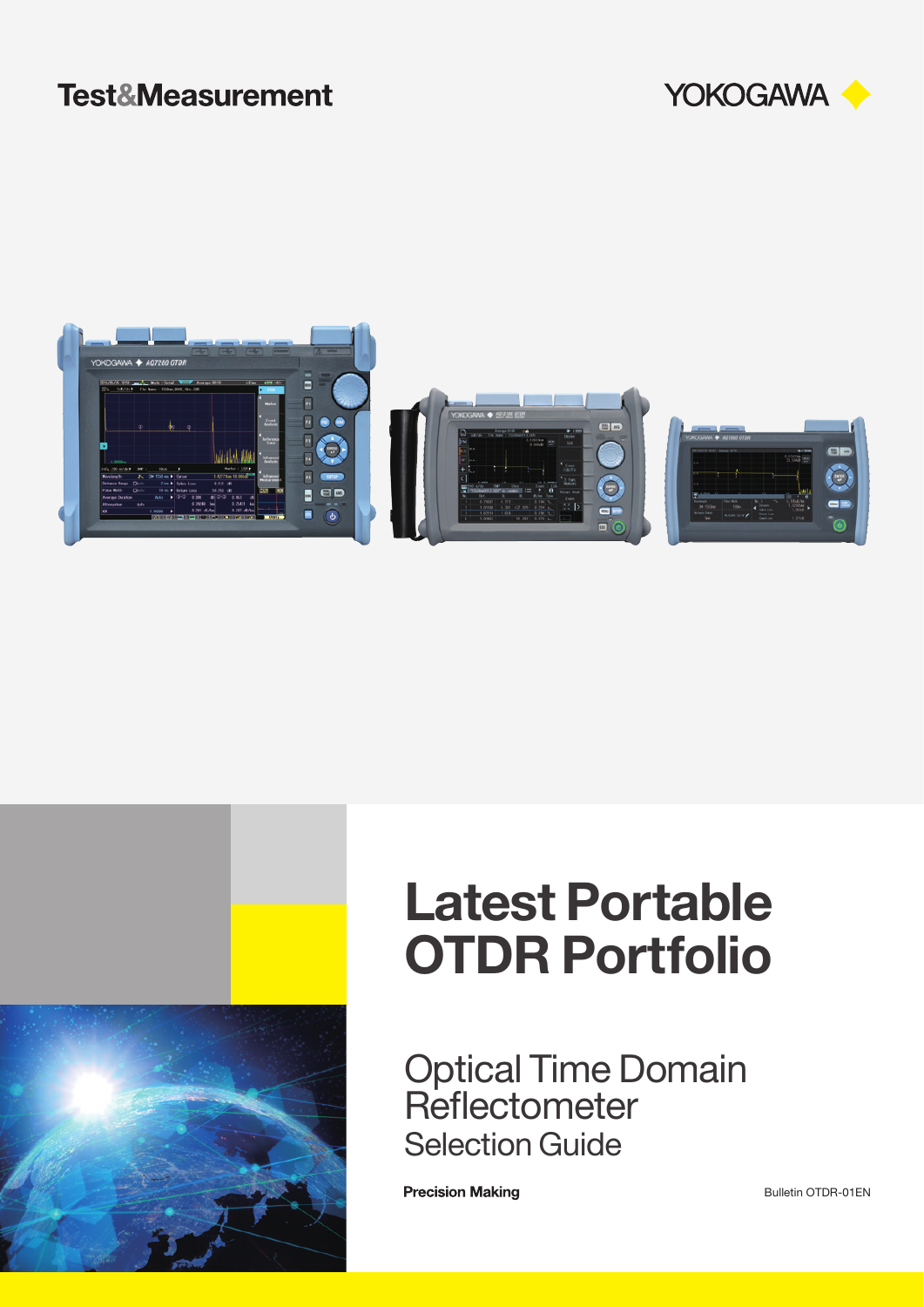# Select from features and size

# Modular Flagship OTDR AQ7280 Series



# Flagship modular frame offering the most configuration flexibility

- Multitasking feature capable of testing up to 4 fibers simultaneously
- Large "pinch zoom" responsive capacitive touchscreen

### Multi Field Tester OTDR

<u>. . . . . . . . . . . . . . . .</u>

AQ1210 Series



## Midsize non-modular robust platform, small enough to be operated easily with one hand

• Smart and fully-featured, now includes multitasking

Entry level OTDR AQ1000



### Most compact and affordable model, yet still packed with the essential features

• Simple tablet-like touchscreen icon menu making it perfect for beginners

# YOKOGAWA OTDR model map

### YOKOGAWA OTDR function comparison

|                                   |                                             |                      |                                         | Standard $\bigcirc$ Option |
|-----------------------------------|---------------------------------------------|----------------------|-----------------------------------------|----------------------------|
|                                   | Items                                       | AQ7280<br>AQ1210     |                                         | AQ1000                     |
|                                   | Dimensions (W) $\times$ (H) $\times$ (D) mm | 287×210×80           | 210×148×69                              | 185×116×56                 |
|                                   | Weight                                      | 2.8 kg               | 1 kg                                    | 660 g                      |
|                                   | <b>Size</b>                                 | 8.4-inch             | $5.7$ -inch                             | 5.0-inch                   |
| Display                           | Touchscreen                                 |                      |                                         |                            |
|                                   | <b>Battery operation</b>                    | 15 hours<br>10 hours |                                         | 10 hours                   |
|                                   | Power supply                                | <b>AC Adapter</b>    | USB power<br>adapter                    | USB power<br>adapter       |
|                                   | Wired LAN                                   | 0                    | <b>1</b>                                |                            |
|                                   | Wireless LAN                                | File transfer        | ŗЗ<br>File transfer &<br>remote control |                            |
|                                   | Multi-fiber measurement                     |                      |                                         |                            |
|                                   | <b>Smart Mapper</b>                         | ( )                  |                                         |                            |
|                                   | Multi-tasking                               |                      |                                         |                            |
|                                   | Stabilized light source                     | ( )                  |                                         |                            |
|                                   | Power checker*4                             | ○                    |                                         |                            |
|                                   | Optical power meter                         | ⊖                    |                                         |                            |
| Visible light source              |                                             | 0                    |                                         |                            |
| Fiber<br>Image display<br>surface |                                             |                      |                                         |                            |
| test <sup>*5</sup>                | Automatic judgment                          |                      |                                         |                            |
|                                   | Auto/Multi-fiber loss test                  |                      |                                         |                            |
|                                   | Schedule function (Monitoring)              | ( )                  |                                         |                            |
|                                   | Momentary interruption<br>monitoring        | ( )*6                |                                         |                            |

\*1 A commercially available wired LAN adapter is required. (verified model: UE300 (TP-Link)) \*2 A commercially available wireless SD card is required. (verified model: FlashAir™ (KIOXIA))

 (This feature may not be available due to the discontinuation of FlashAir™.) \*3 A commercially available wireless LAN adapter is required. (verified models: TL-WN725N (TP-Link), CF-WU810N (COMFAST))

\*4 Integrated optical power meter

\*5 A commercially available optical fiber scope is required. (verified models: DI-1000-B2/DI-2000-B2 (Lightel), FVO-730B-P (Eternal))

(Available firmware for DI-2000-B2: AQ7280 (R2.08 or later), AQ1210 (R1.03 or later)) \*6 /LAN option and AQ7940 Optical Fiber Monitoring Software are required.

| Cable type                         | <b>Target network</b> |       | <b>Test application</b>  |                                                                                                                                      |                             |                        |              |                |                        |
|------------------------------------|-----------------------|-------|--------------------------|--------------------------------------------------------------------------------------------------------------------------------------|-----------------------------|------------------------|--------------|----------------|------------------------|
|                                    | Area*                 |       | <b>PON</b>               | <b>Installation</b><br><b>Installation/Maintenance</b><br>(measurement of new and dark lines)<br>(measurement of new and live lines) |                             |                        |              |                |                        |
|                                    |                       |       |                          | <b>Model</b>                                                                                                                         |                             | <b>Wavelength (nm)</b> | <b>Model</b> |                | <b>Wavelength (nm)</b> |
|                                    |                       | 32 dB | $\overline{\phantom{0}}$ | AQ1000                                                                                                                               |                             | 1310 1550              |              |                |                        |
|                                    | <b>Access</b>         |       |                          | AQ7282                                                                                                                               | A                           | 1310 1550              |              |                |                        |
|                                    |                       | 38 dB | $1 \times 32$            |                                                                                                                                      | G                           | 1310 1550 1490         |              |                |                        |
|                                    |                       |       | $1\times 64$             | AQ1210                                                                                                                               | Α                           | 1310 1550              | AQ1210       | Е              | 1310 1550 1625         |
|                                    |                       |       | $1\times 64$             |                                                                                                                                      | A                           | 1310 1550              |              | Е              | 1310 1550 1625         |
|                                    | Access/Metro          | 42 dB |                          | AQ7283                                                                                                                               | н                           | 1310 1550 1625         | AQ7283       |                |                        |
| Single-mode optical<br>fiber cable |                       |       |                          |                                                                                                                                      | Κ                           | 1310 1550 1625 1490    |              | F              | 1310 1550 1650         |
|                                    |                       |       |                          |                                                                                                                                      | J                           | 1310 1550 1625 1383    |              |                |                        |
|                                    |                       |       | $1 \times 128$           | AQ1215                                                                                                                               |                             |                        | AQ1215       | Е              | 1310 1550 1625         |
|                                    |                       |       |                          |                                                                                                                                      | $\overline{A}$<br>1310 1550 |                        | F            | 1310 1550 1650 |                        |
|                                    |                       |       |                          |                                                                                                                                      |                             |                        | AQ1216       | F              | 1310 1550 1650         |
|                                    | Metro/Core            | 46 dB | —                        | AQ7284<br>н                                                                                                                          | $\mathsf{A}$                | 1310 1550              |              |                |                        |
|                                    |                       |       |                          |                                                                                                                                      |                             | 1310 1550 1625         |              |                |                        |
|                                    | Core                  | 50 dB | $\overline{\phantom{0}}$ | AQ7285                                                                                                                               | A                           | 1310 1550              |              |                |                        |
|                                    | Access/LAN            |       | $1\times 64$             | AQ1210                                                                                                                               | D                           | 1310 1550              |              |                |                        |
| <b>Multimode optical</b>           |                       |       | –                        |                                                                                                                                      |                             | 850 1300               |              |                |                        |
| fiber cable                        | <b>LAN</b>            |       | $\overline{\phantom{0}}$ | AQ7282                                                                                                                               | M                           | 850 1300               |              |                |                        |

\*The dB value is the maximum dynamic range of OTDRs for each target area.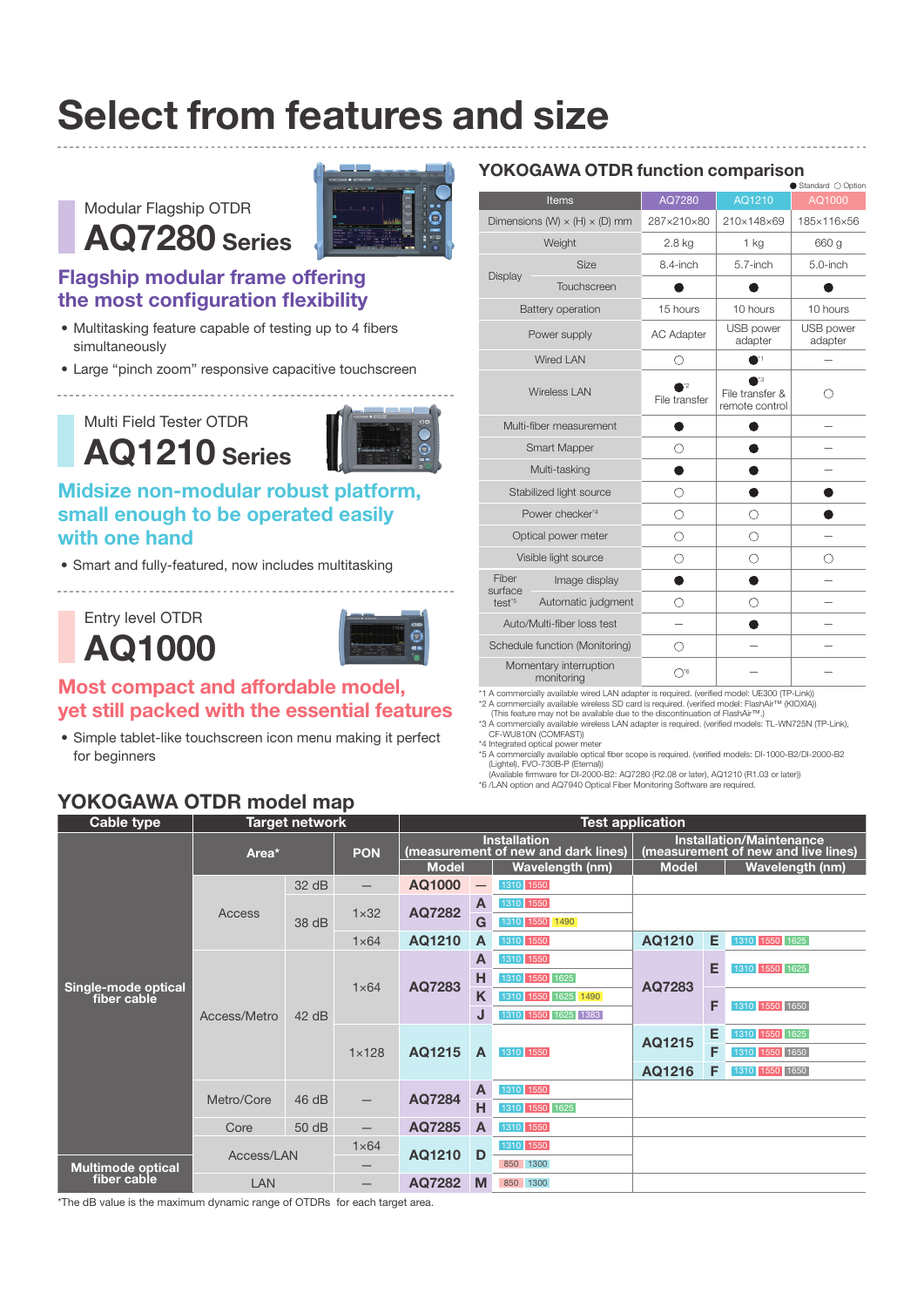# Use flow chart to select from application and measurement performance

Installation of single mode fiber (measurement of new and dark fibers)

The installation models can measure multi trace, including traffic wavelengths (1310/1550 nm) using.



\*Use actual measurement distance as guideline (Wavelength: 1550 nm, loss 0.3 dB/km, connection loss) The dB value is the maximum dynamic range of OTDRs for each target area.

### Installation and maintenance of single mode fiber (measurement of new and live lines)

Two separate ports effectively avoids mishaps by offering a dedicated port for the traffic wavelength and a second port for the (16xxnm) maintenance wavelength with built-in cut filter to prevent interference with the traffic wavelength.



Installation of multimode fiber **ACTE STARK CONTROLLER MOVE ARTICLE** AQ7282M **AQ1210D**